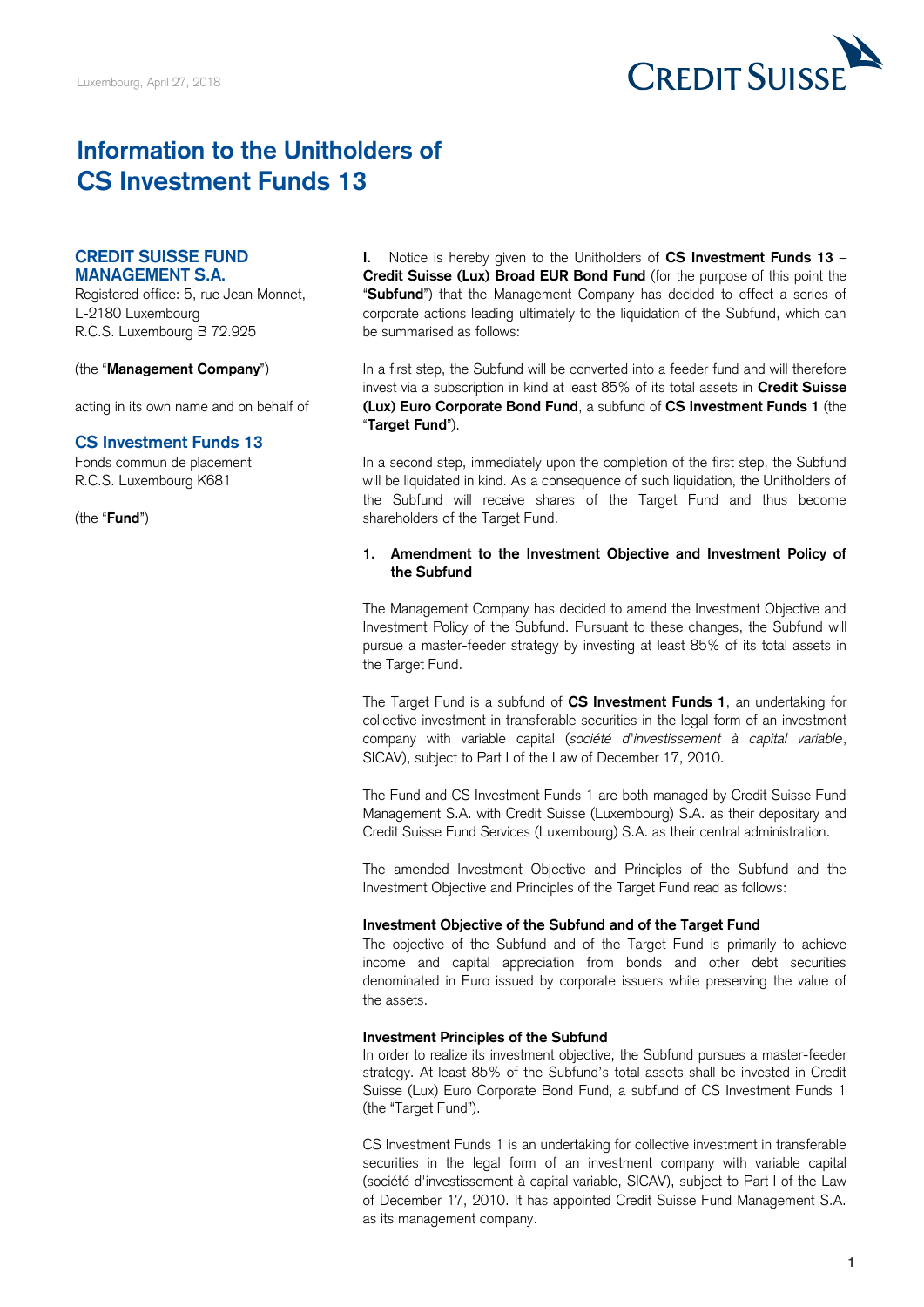

 The Subfund may hold up to 15% of its total net assets in liquid assets in the form of sight and time deposits with first-class financial institutions and money- market instruments which do not qualify as transferable securities and have a term to maturity not exceeding 12 months, in any convertible currency.

#### **Investment Principles of the Target Fund**

 At least two-thirds of the Target Fund's net assets shall be invested in bonds (including zero-coupon bonds, subordinated bonds, covered bonds, perpetual bonds, and securities issued on a discount basis) and other fixed-interest and floating-rate securities (including fixed rate bonds, floating rate notes) of corporate issuers which are domiciled in or carry out the bulk of their business activities in Europe.

 Up to one-third of the net assets, the Target Fund may invest in bonds of corporate issuers as well as in government and semi-government bonds worldwide (including emerging markets). The Target Fund's assets will on average have a rating of at least BBB- by Standard & Poor's or Baa3 by Moody's and have an individual rating of at least "B" by Standard & Poor's or B2 by Moody's or debt instruments which exhibit similar credit quality in the view of the Management Company at the time the investment is made.

the Management Company at the time the investment is made.<br>In addition to direct investments, the Target Fund may conduct futures and options as well as swap transactions (interest-rate swaps, credit default swaps and total return swaps) for the purpose of hedging and the efficient management of the portfolio.

 The principal amount of the Target Fund's assets that can be subject to total return swaps may represent up to a maximum of 10% of the net asset value of the Target Fund calculated by way of the sum of notionals of the total return swaps. It is generally expected that the amount of such total return swap will remain within the range of 0% to 10% of the net asset value of the Target Fund calculated by way of the sum of notionals of the total return swaps. In certain circumstances this proportion may be higher.

 The sum of notionals takes into account the absolute value of the notional exposure of the total return swaps used by the Target Fund. The expected amount of such total return swaps is an indicator of the intensity of the use of total return swaps within the Target Fund. However, it is not necessarily an indicator of the investment risks in relation to those instruments because it does not take into account any netting or hedging effects.

 A maximum of 5% of the Target Fund's net assets may be invested in contingent capital instruments.

 The Target Fund may also invest up to 5% of its net assets in asset-backed securities (ABS) and mortgage-backed securities (MBS).

 Furthermore, the Target Fund may actively manage its currency exposure through the use of forward exchange transactions and swap transactions.

#### **Unit/ Share Classes**

 The Units of the Subfund will be invested in the following Share classes of the Target Fund:

#### **Subfund**

## **CS Investment Funds 13**

 **Credit Suisse (Lux) Broad EUR Bond Fund** 

| Unit Class ISIN<br>(Currency) |                    | <b>Maximum</b><br>Management<br>Fee $(p.a.)$ | Ongoing<br>charge<br>(as per the KIID) Indicator | <b>Synthetic Risk Performance</b><br>and Reward | Fee |
|-------------------------------|--------------------|----------------------------------------------|--------------------------------------------------|-------------------------------------------------|-----|
| A EUR                         | LU0650586935 0.90% |                                              | 0.71%                                            | З                                               | n/a |
| <b>B EUR</b>                  | LU0650587073 0.90% |                                              | 0.71%                                            | з                                               | n/a |
| <b>EA EUR</b>                 | 11111323331100.45% |                                              | 0.43%                                            | з                                               | n/a |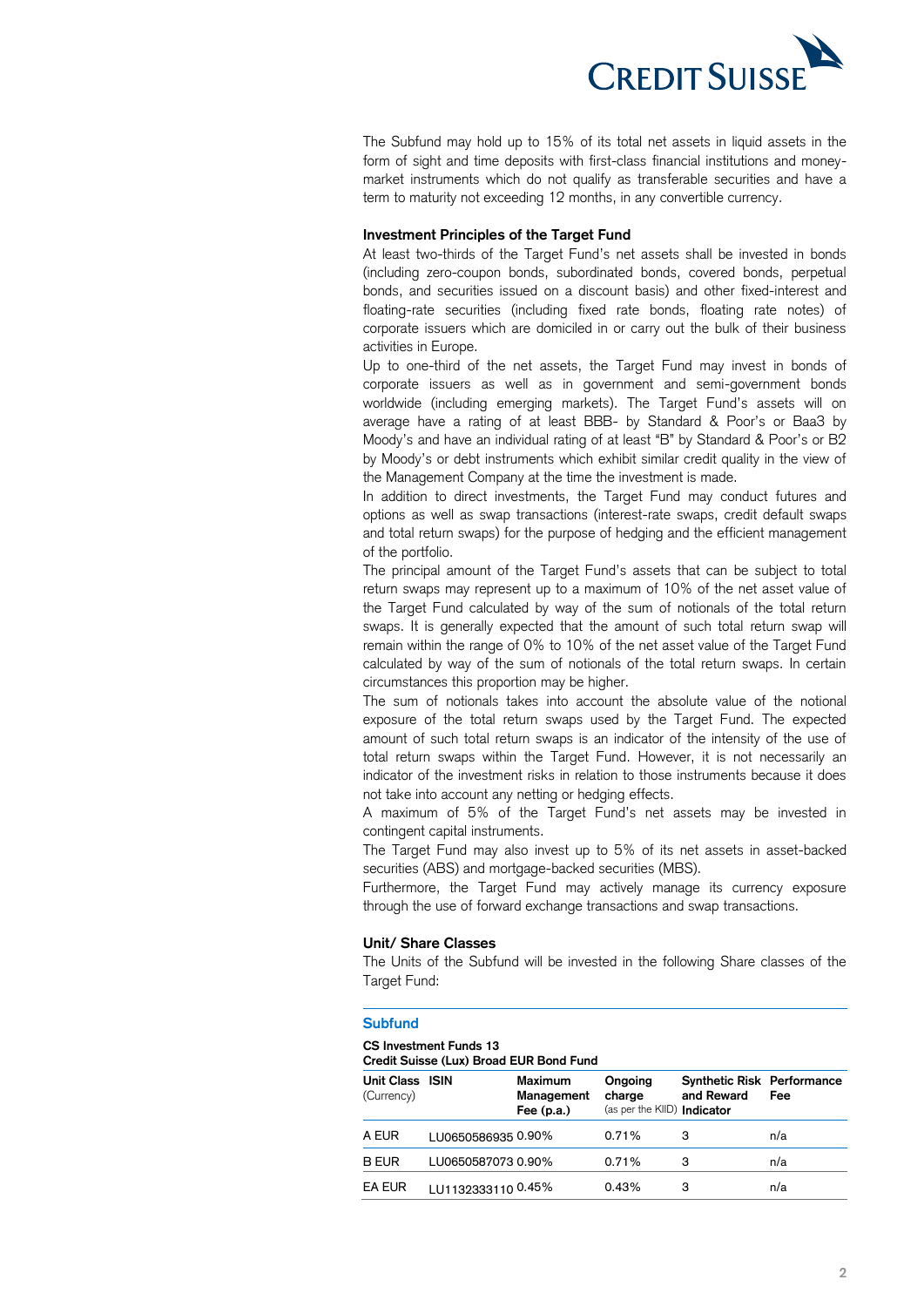

| EB EUR | LU0650587404 0.45% | 0.42% | n/a |
|--------|--------------------|-------|-----|
| UB EUR | LU1144404693 0.70% | 0.52% | n/a |

## **Target Fund**

**CCS Investment Funds 1** 

| Credit Suisse (Lux) Euro Corporate Bond Fund |                    |                                       |                                                         |                                                 |     |  |
|----------------------------------------------|--------------------|---------------------------------------|---------------------------------------------------------|-------------------------------------------------|-----|--|
| <b>Share</b><br>Class<br>(Currency)          | <b>ISIN</b>        | Maximum<br>Management<br>Fee $(p.a.)$ | Ongoing<br>charge<br>(as per the KIID) <b>Indicator</b> | <b>Synthetic Risk Performance</b><br>and Reward | Fee |  |
| A EUR                                        | LU1785831402 1.20% |                                       | $0.87\%$ *                                              | 3                                               | n/a |  |
| <b>B EUR</b>                                 | LU1126274130 1.20% |                                       | $0.87\%$ *                                              | 3                                               | n/a |  |
| <b>EA EUR</b>                                | LU1785831584 0.70% |                                       | $0.52\%$ *                                              | 3                                               | n/a |  |
| EB EUR                                       | LU0439683276 0.70% |                                       | 0.52%                                                   | 3                                               | n/a |  |
| UB EUR                                       | LU1785831667 0.90% |                                       | $0.67\%$ *                                              | 3                                               | n/a |  |

**\*** The ongoing charge figure is based on estimated expenses.

 Unitholders should note that the indicated management fee and ongoing charges of the Subfund reflect the situation prior to the subscription in kind. For the duration of the master-feeder structure, no management fee will be charged at the level of the Subfund in addition to the management fee charged at the level of the Target Fund. Furthermore, neither the Subfund nor the Target Fund charges a performance fee.

#### **Investor Profile**

 The Subfund is suitable for investors who are seeking the potential for a high level of current income and some capital appreciation over time and can accept the risks associated with investing in corporate bonds.

## **Independent auditor**

 PricewaterhouseCoopers, *Société coopérative*, 2, rue Gerhard Mercator, L-2182 Luxembourg has been appointed by the Management Company as the independent auditor in charge of issuing an opinion on the subscription in kind and the number of shares issued in counterpart of this subscription.

 The amendments made to the Prospectus will enter into force as of 30 May 2018. As of this date, the Subfund will invest almost exclusively in shares of the Target Fund.

 Unitholders who do not agree with these amendments may redeem their Units in the Subfund free of charge until 28 May 2018 at 3.00 p.m. CET.

### **2. Liquidation in kind of CS Investment Funds 13** – **Credit Suisse (Lux) Broad EUR Bond Fund**

The liquidation process of the Subfund will start on 30 May 2018.

 No further subscriptions of Units will be accepted in the Subfund after 3.00 p.m. CET as from the date of this notice, being 27 April 2018. However, Units may be redeemed free of charge until 28 May 2018 at 3.00 p.m. CET. A provision of all outstanding debits and any debits that will occur in relation to the liquidation will be made in the Subfund.

 PricewaterhouseCoopers, *Société coopérative*, 2, rue Gerhard Mercator, L-2182 Luxembourg has been appointed by the Management Company as independent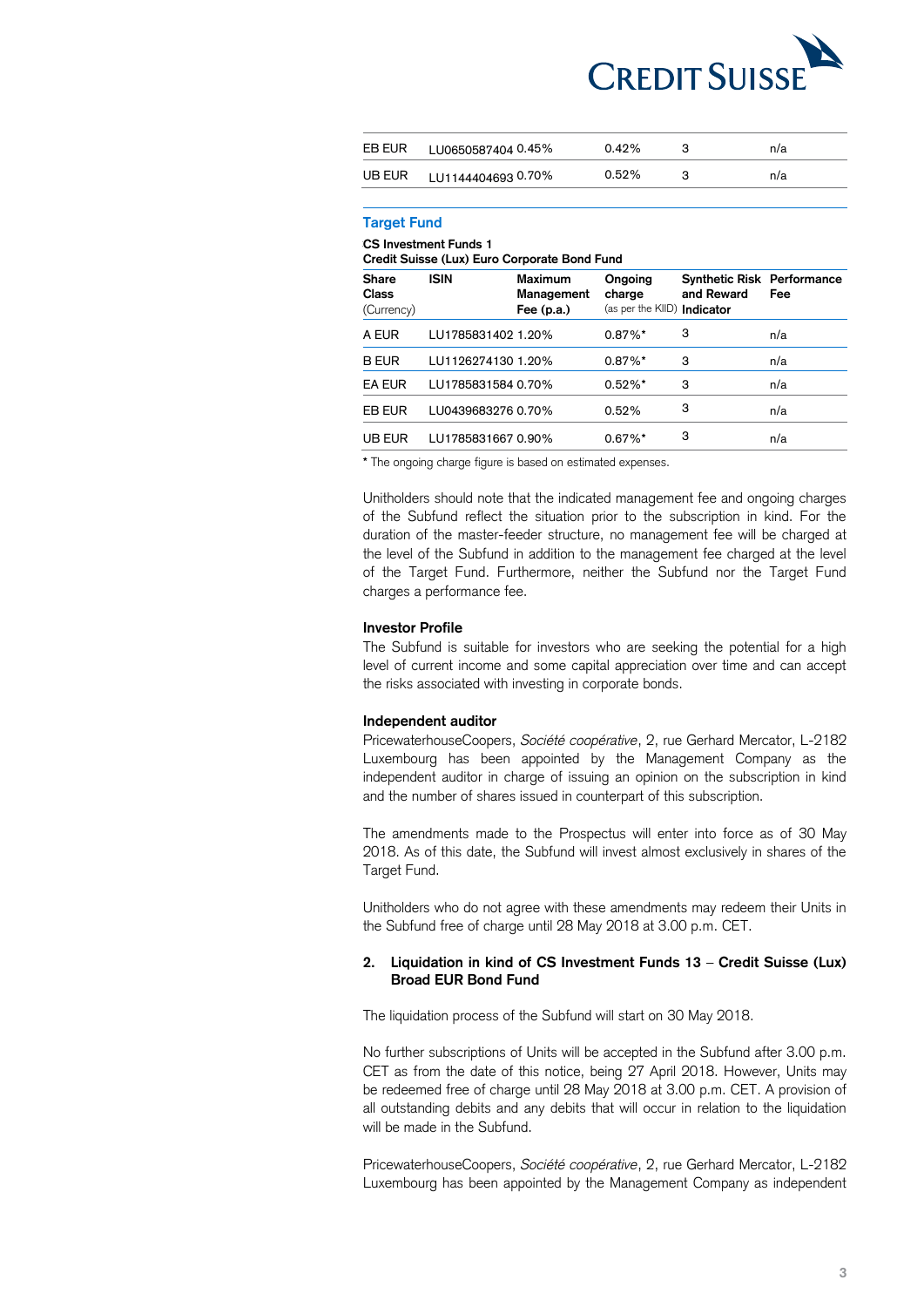

 auditor in charge of issuing an opinion on the Units of the Subfund that will be cancelled as a result of the liquidation of the Subfund.

 The net liquidation proceeds of the Subfund will be distributed in kind to the Unitholders on 30 May 2018.

 After closure of the liquidation, the accounts and the books of the Subfund shall be filed with Credit Suisse Fund Services (Luxembourg) S.A. during a period of five years.

 Any legal, advisory or administrative costs associated with the preparation and the completion of the changes under points (1) and (2) above will be borne by Credit Suisse Fund Management S.A., except the auditor fees which will be charged to the Subfund. Transaction costs related to the sale and purchase of securities will be borne by the Subfund.

 As a result of the changes under points (1) and (2) above, the Unitholders of the Subfund will be allocated shares in the Target Fund and become shareholders of the Target Fund as of 30 May 2018, and consequently obtain voting rights in the Target Fund. More generally, Unitholders should be aware of the different legal form of the Target Fund and note the resulting differences in terms of governance structure and ongoing charges (as indicated in the above table). Unitholders should inform themselves as to the possible tax implications of the aforementioned changes in their respective country of citizenship, residence or domicile.

 Unitholders should note that the number of shares in the Target Fund they will receive further to the liquidation in kind will not necessarily correspond to the number of Units they held in the Subfund, but will depend on the number of shares in the Target Fund held by the Subfund at the time of its liquidation. Further to the liquidation, the Units in the Subfund will no longer entitle the Unitholders to any rights in the Subfund or the Fund.

 Following the above mentioned liquidation in kind, the Subfund "CS Investment Funds 13 – Credit Suisse (Lux) Broad EUR Bond Fund" will cease to exist.

 Unitholders should note that, once the above changes enter into effect, the new prospectus of the Fund, the relevant Key Investor Information Document (KIIDs), the latest annual and semi-annual reports as well as the management regulations may be obtained at the registered office of the Fund in accordance with the provisions of the prospectus. The documents are also available on [www.credit](http://www.credit-suisse.com/)[suisse.com.](http://www.credit-suisse.com/)

 In addition, the prospectus of the Target Fund, the relevant Key Investor Information Document (KIIDs), the latest annual and semi-annual reports as well as the articles of incorporation may also be obtained from the Target Fund in accordance with the provisions of the prospectus. The documents are also available on [www.credit-suisse.com.](http://www.credit-suisse.com/)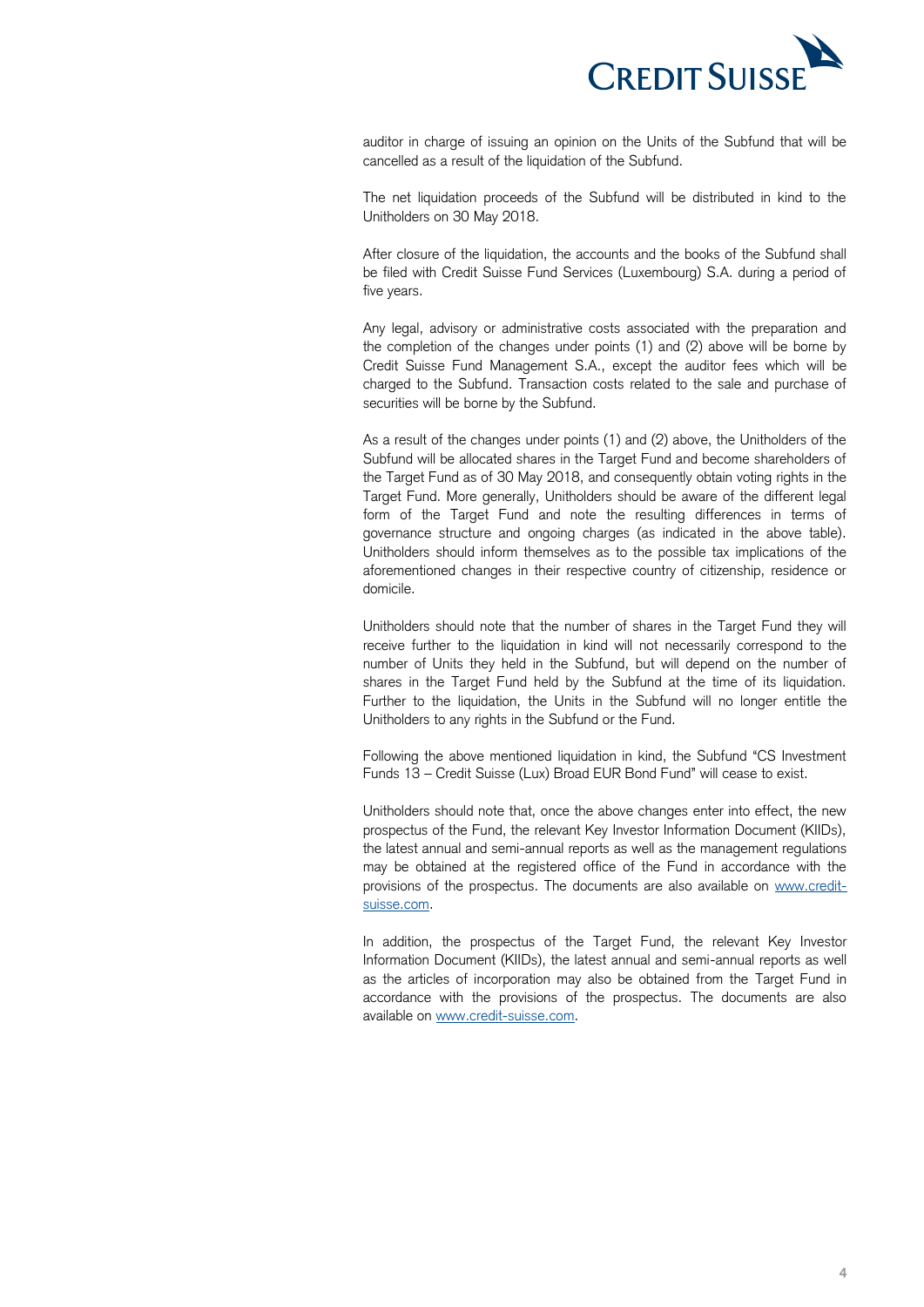

 **II.** Notice is hereby given to the Unitholders of **CS Investment Funds 13 – Credit Suisse (Lux) Broad USD Bond Fund** (for the purpose of this point the "**Subfund**") that the Management Company has decided to effect a series of corporate actions leading ultimately to the liquidation of the Subfund, which can be summarised as follows:

 In a first step, the Subfund will be converted into a feeder fund and will therefore invest via a subscription in kind at least 85% of its total assets in **Credit Suisse (Lux) US Corporate Bond Fund**, a subfund of **CS Investment Funds 1** (the "**Target Fund**").

 In a second step, immediately upon the completion of the first step, the Subfund the Subfund will receive shares of the Target Fund and thus become will be liquidated in kind. As a consequence of such liquidation, the Unitholders of shareholders of the Target Fund.

## **1. Amendment to the Investment Objective and Investment Policy of the Subfund**

 The Management Company has decided to amend the Investment Objective and Investment Policy of the Subfund. Pursuant to these changes, the Subfund will pursue a master-feeder strategy by investing at least 85% of its total assets in the Target Fund.

 The Target Fund is a subfund of **CS Investment Funds 1**, an undertaking for collective investment in transferable securities in the legal form of an investment company with variable capital (*société d'investissement à capital variable*, SICAV), subject to Part I of the Law of December 17, 2010.

 The Fund and CS Investment Funds 1 are both managed by Credit Suisse Fund Management S.A. with Credit Suisse (Luxembourg) S.A. as their depositary and Credit Suisse Fund Services (Luxembourg) S.A. as their central administration.

 The amended Investment Objective and Principles of the Subfund and the Investment Objective and Principles of the Target Fund read as follows:

#### **Investment Objective of the Subfund and of the Target Fund**

 The investment objective of the Subfund and of the Target Fund is primarily to achieve income and capital appreciation from bonds and other debt securities denominated in US-Dollar issued by corporate issuers while preserving the value of the assets.

#### **Investment Principles of the Subfund**

 In order to realize its investment objective, the Subfund pursues a master-feeder strategy. At least 85% of the Subfund's total assets shall be invested in Credit Suisse (Lux) US Corporate Bond Fund, a subfund of CS Investment Funds 1 (the "Target Fund").

 CS Investment Funds 1 is an undertaking for collective investment in transferable securities in the legal form of an investment company with variable capital (société d'investissement à capital variable, SICAV), subject to Part I of the Law of December 17, 2010. It has appointed Credit Suisse Fund Management S.A. as its management company.

 The Subfund may hold up to 15% of its total net assets in liquid assets in the form of sight and time deposits with first-class financial institutions and money- market instruments which do not qualify as transferable securities and have a term to maturity not exceeding 12 months, in any convertible currency.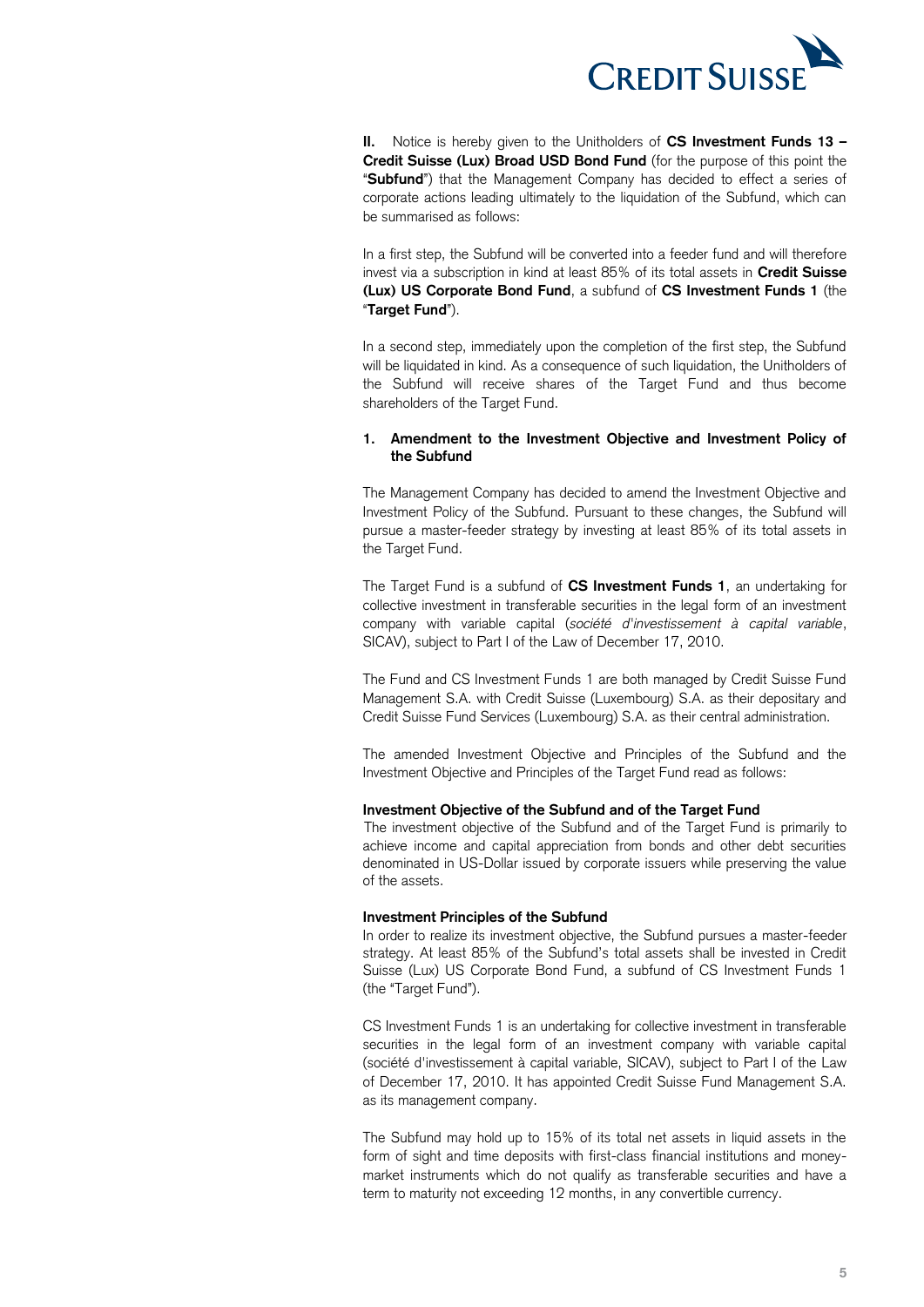

## **Investment Principles of the Target Fund**

 At least two-thirds of the Target Fund's net assets shall be invested in bonds (including zero-coupon bonds, subordinated bonds, covered bonds, perpetual bonds, and securities issued on a discount basis) and other fixed-interest and floating-rate securities (including fixed rate bonds, floating rate notes) of corporate issuers which are domiciled in or carry out the bulk of their business activities in the United States of America.

 Up to one-third of the net assets, the Target Fund may invest in bonds of corporate issuers as well as in government and semi-government bonds worldwide (including emerging markets). The Target Fund's assets will on average have a rating of at least BBB- by Standard & Poor's or Baa3 by Moody's and have an individual rating of at least "B" by Standard & Poor's or B2 by Moody's or debt instruments which exhibit similar credit quality in the view of the Management Company at the time the investment is made.

the Management Company at the time the investment is made.<br>In addition to direct investments, the Target Fund may conduct futures and options as well as swap transactions (interest-rate swaps, credit default swaps and total return swaps) for the purpose of hedging and the efficient management of the portfolio.

 The principal amount of the Target Fund's assets that can be subject to total return swaps may represent up to a maximum of 10% of the net asset value of the Target Fund calculated by way of the sum of notionals of the total return swaps. It is generally expected that the amount of such total return swap will remain within the range of 0% to 10% of the net asset value of the Target Fund calculated by way of the sum of notionals of the total return swaps. In certain circumstances this proportion may be higher.

 The sum of notionals takes into account the absolute value of the notional exposure of the total return swaps used by the Target Fund. The expected amount of such total return swaps is an indicator of the intensity of the use of total return swaps within the Target Fund. However, it is not necessarily an indicator of the investment risks in relation to those instruments because it does not take into account any netting or hedging effects.

 A maximum of 5% of the Target Fund's net assets may be invested in contingent capital instruments.

 The Target Fund may also invest up to 5% of its net assets in asset-backed securities (ABS) and mortgage-backed securities (MBS).

 Furthermore, the Target Fund may actively manage its currency exposure through the use of forward exchange transactions and swap transactions.

#### **Unit/ Share Classes**

 The Units of the Subfund will be invested in the following Share classes of the Target Fund:

#### **Subfund**

#### **CS Investment Funds 13**

 **Credit Suisse (Lux) Broad USD Bond Fund** 

| <b>Unit Class ISIN</b><br>(Currency) |                    | <b>Maximum</b><br>Management<br>Fee $(p.a.)$ | Ongoing<br>charge<br>(as per the KIID)Indicator | <b>Synthetic Risk Performance</b><br>and Reward | Fee |  |
|--------------------------------------|--------------------|----------------------------------------------|-------------------------------------------------|-------------------------------------------------|-----|--|
| A USD                                | LU0650589442       | 0.90%                                        | 0.68%                                           | 3                                               | n/a |  |
| <b>BUSD</b>                          | LU0650589525 0.90% |                                              | 0.68%                                           | 3                                               | n/a |  |
| EA USD                               | LU1132333896 0.45% |                                              | 0.39%                                           | 3                                               | n/a |  |
| EB USD                               | LU0650590028       | 0.45%                                        | 0.39%                                           | 3                                               | n/a |  |
| <b>UA USD</b>                        | LU1144405401       | 0.70%                                        | 0.47%                                           | 3                                               | n/a |  |
| UB USD                               | LU1144405583       | 0.70%                                        | 0.48%                                           | 3                                               | n/a |  |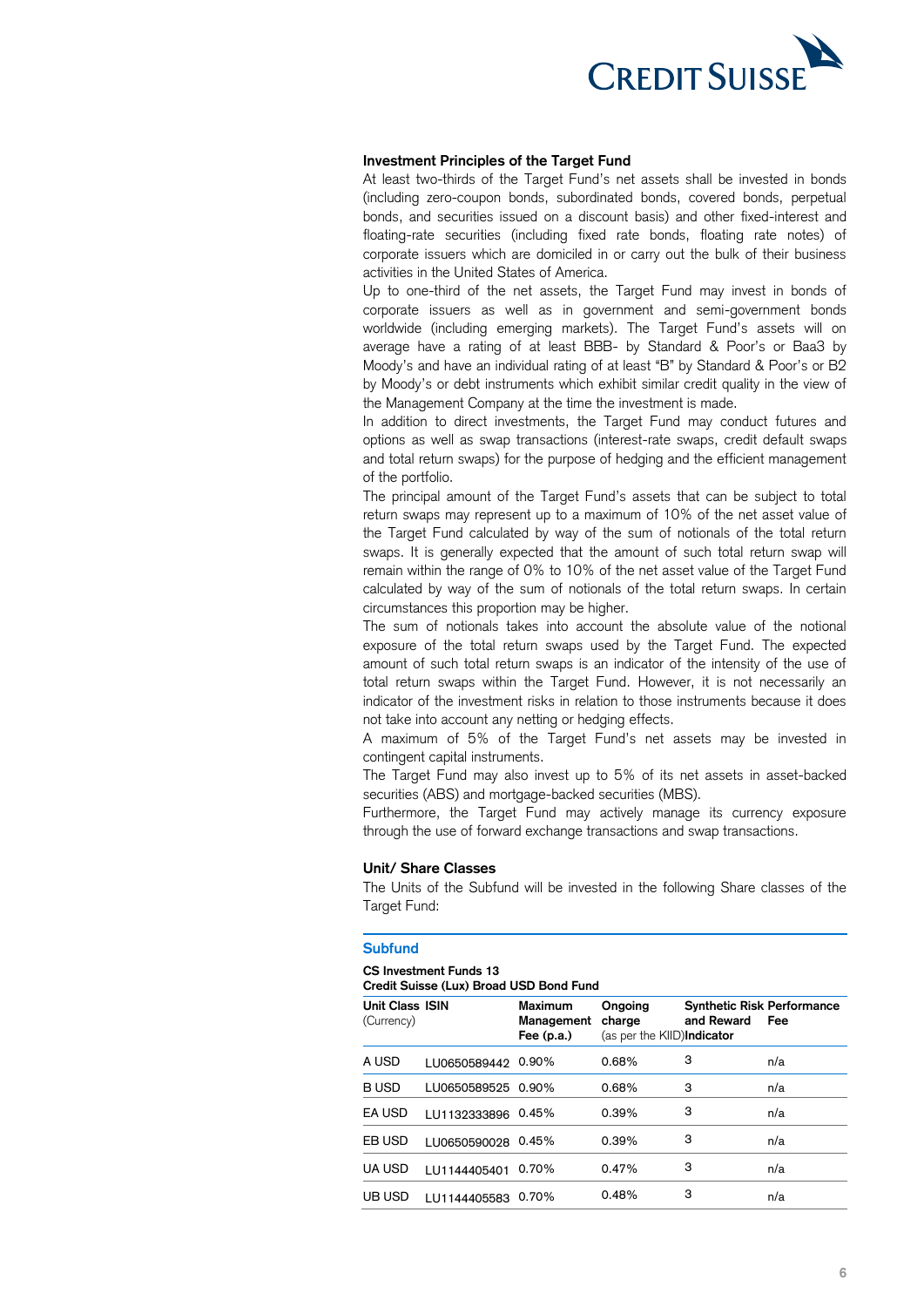

#### **Target Fund**

**CCS Investment Funds 1** 

| Credit Suisse (Lux) US Corporate Bond Fund |                           |                                       |                                                  |                                                 |     |  |
|--------------------------------------------|---------------------------|---------------------------------------|--------------------------------------------------|-------------------------------------------------|-----|--|
| <b>Share</b><br>Class<br>(Currency)        | <b>ISIN</b>               | Maximum<br>Management<br>Fee $(p.a.)$ | Ongoing<br>charge<br>(as per the KIID) Indicator | <b>Synthetic Risk Performance</b><br>and Reward | Fee |  |
| A USD                                      | LU1785831311 1.00%        |                                       | $0.87\%$ *                                       | 3                                               | n/a |  |
| B USD                                      | LU1561148120 1.00%        |                                       | $0.87\%$ *                                       | 3                                               | n/a |  |
|                                            | EA USD LU1561148807 0.40% |                                       | $0.45\%$ *                                       | 3                                               | n/a |  |
|                                            | EB USD LU1561149284 0.40% |                                       | 0.45%                                            | 3                                               | n/a |  |
|                                            | UA USD LU1561152825 0.85% |                                       | $0.67\%$ *                                       | 3                                               | n/a |  |
|                                            | UB USD LU1561153476 0.85% |                                       | $0.67\%$ *                                       | 3                                               | n/a |  |
|                                            |                           |                                       |                                                  |                                                 |     |  |

**\*** The ongoing charge figure is based on estimated expenses.

 Unitholders should note that the indicated management fee and ongoing charges of the Subfund reflect the situation prior to the subscription in kind. For the duration of the master-feeder structure, no management fee will be charged at the level of the Subfund in addition to the management fee charged at the level of the Target Fund. Furthermore, neither the Subfund nor the Target Fund charges a performance fee.

#### **Investor Profile**

 The Subfund is suitable for investors who are seeking the potential for a high level of current income and some capital appreciation over time and can accept the risks associated with investing in corporate bonds.

#### **Independent auditor**

 PricewaterhouseCoopers, *Société coopérative*, 2, rue Gerhard Mercator, L-2182 Luxembourg has been appointed by the Management Company as the independent auditor in charge of issuing an opinion on the subscription in kind and the number of shares issued in counterpart of this subscription.

 The amendments made to the Prospectus will enter into force as of 30 May 2018. As of this date, the Subfund will invest almost exclusively in shares of the Target Fund.

 Unitholders who do not agree with these amendments may redeem their Units in the Subfund free of charge until 28 May 2018 at 3.00 p.m. CET.

## **2. Liquidation in kind of CS Investment Funds 13 – Credit Suisse (Lux) Broad USD Bond Fund**

The liquidation process of the Subfund will start on 30 May 2018.

 No further subscriptions of Units will be accepted in the Subfund after 3.00 p.m. CET as from the date of this notice, being 27 April 2018. However, Units may be redeemed free of charge until 28 May 2018 at 3.00 p.m. CET. A provision of all outstanding debits and any debits that will occur in relation to the liquidation will be made in the Subfund.

 PricewaterhouseCoopers, *Société coopérative*, 2, rue Gerhard Mercator, L-2182 Luxembourg has been appointed by the Management Company as independent auditor in charge of issuing an opinion on the Units of the Subfund that will be cancelled as a result of the liquidation of the Subfund.